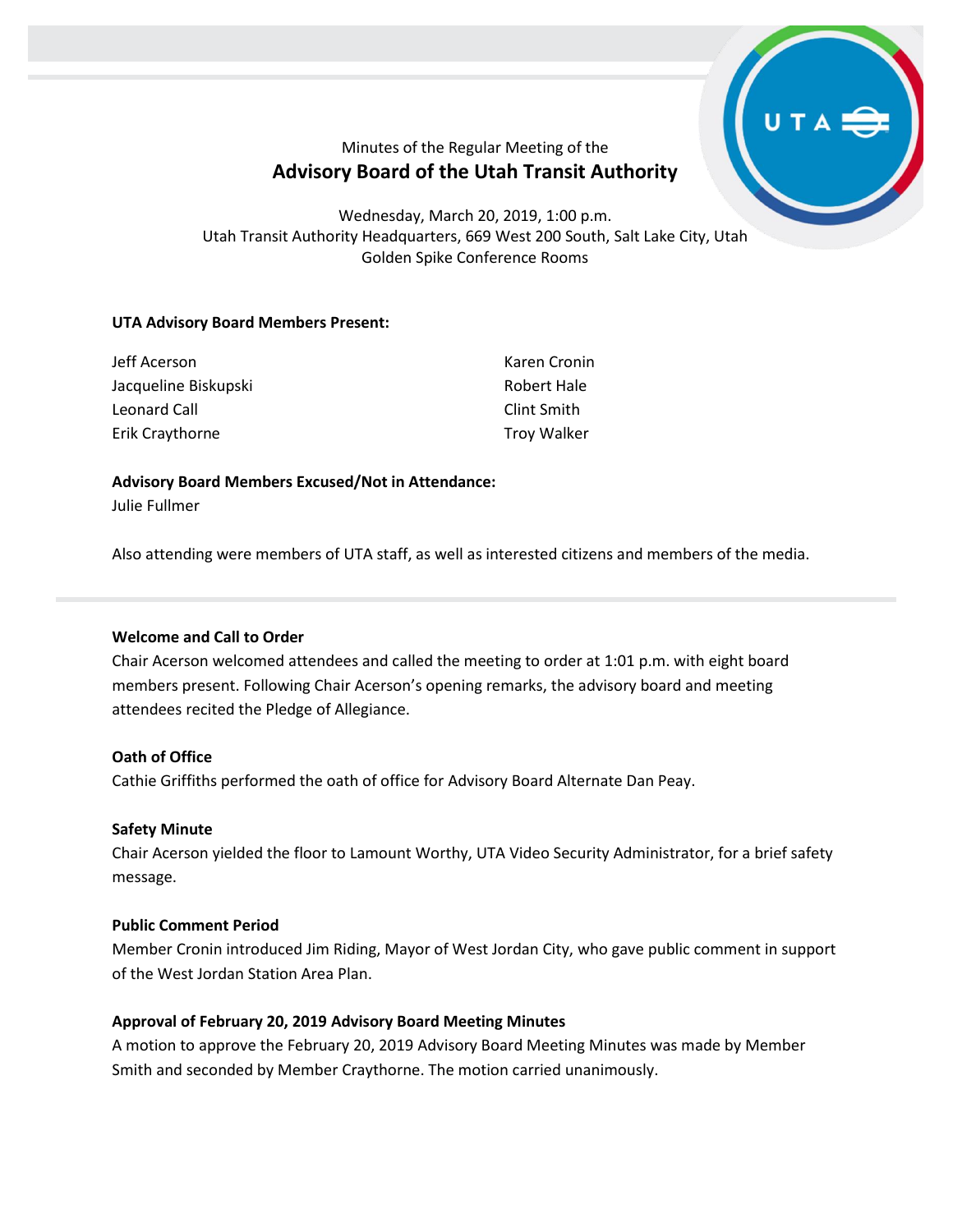#### **Agency Report**

Steve Meyer, UTA Interim Executive Director, stated that the Capital Investment Grant Report released by the Federal Transit Administration has rated the Ogden Bus Rapid Transit Project, which is a big step forward for that project. Mr. Meyer reported on successful free fare days that took place February 28 and March 1, indicating that 96,000 pounds of net emissions were reduced during the free fare days. Chair Acerson asked if any board members received feedback from constituents regarding free fare days. Member Biskupski mentioned that more notice and advertising for free fare days would be useful.

#### **Board of Trustees Report**

UTA Board of Trustees Chair Carlton Christensen reported on some of the accomplishments and activities of the trustees during their first few months since their appointments. Trustee Christensen also spoke about a recent change in the organizational structure of the UTA.

#### **Discussion Items**

#### **Mid-Valley Connector BRT Update**

Mary DeLoretto, UTA Director of Capital Projects, presented an update with consultant Loretta Markham on the Mid-Valley Bus Rapid Transit (BRT) Project. The new BRT project will connect Murray Central TRAX/FrontRunner Station with the Salt Lake Community College (SLCC) Redwood Campus and West Valley Central TRAX Station and includes about 1.4 miles of exclusive bus lanes on 4500 South. Other features of the project include complete streets with enhanced bike and pedestrian facilities, new transit hub at SLCC, new shared-use path connecting the Jordan River Parkway Trail to the North Jordan Canal, and additional bus bays at Murray Central Station. Next steps for this project include adoption of the locally preferred alternative (LPA) by West Valley City, finalization of the funding plan, approval of the capital project plan by the advisory board, and approval by the UTA Board of Trustees. Questions regarding ridership and the impact of the BRT on local service were posed by the advisory board and answered by the presenters. Mayor Kristie Overson of Taylorsville expressed gratitude for the advisory board's support of this project and the advancement of east-west connections which are so important in the Salt Lake valley.

#### **Coordinated Mobility**

Eddy Cumins, UTA Chief Operating Officer, introduced the Coordinated Mobility Program and Ryan Taylor, UTA Coordinated Mobility Manager. Mr. Taylor explained that Coordinated Mobility aims to connect people with transportation solutions through collaborative partnerships. UTA, working in local coordinating councils and with local partners, has instituted innovative programs to bridge some of the gaps in transportation availability, including providing funding for accessible vehicles. Mr. Taylor thanked Senator Harper for his support of the program and for helping secure funds from the legislature to advance mobility efforts. Mr. Taylor reported that UTA is working to establish an overarching plan for a comprehensive solution to the problem of mobility limitations. Questions were posed by the advisory board and answered by Mr. Taylor regarding interface with flex routes, paratransit programs, and the percentage of the community mobility needs currently being filled.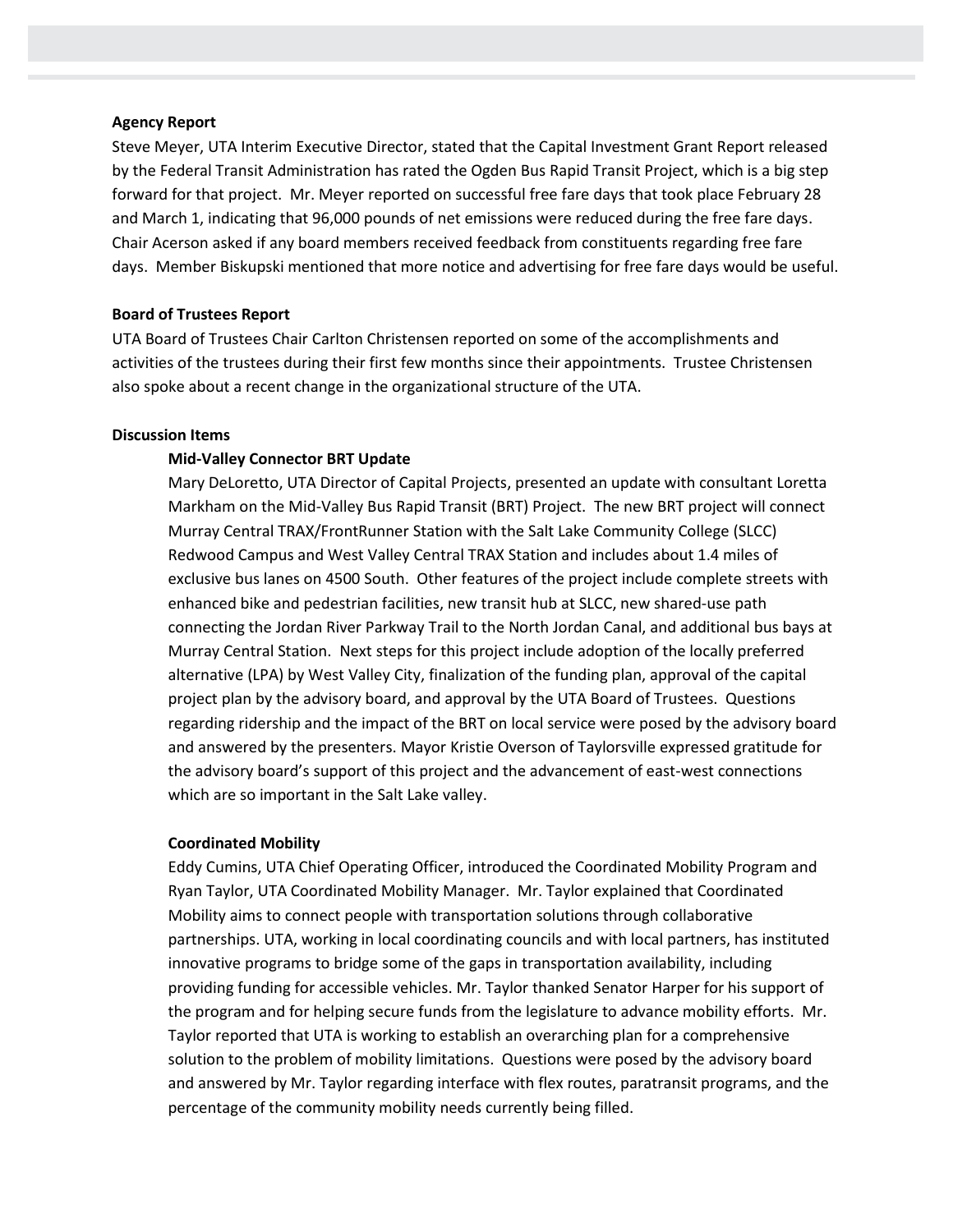# **AR2019-03-01 Approving Ogden Central, Midvale TRAX, and West Jordan City Center Station Area Plans**

# **Ogden Central Station**

Paul Drake, UTA Senior Manager of Real Estate and Transit-Oriented Development, accompanied by Kevin Leo, UTA Transit-Oriented Development Project Specialist, gave a brief introduction to the station area plans to be presented, emphasizing that approval of the plans does not constitute approval to move forward with development, rather approval of the vision of the plans for future consideration.

Greg Montgomery, Planner for Ogden City, spoke about Ogden's efforts to rebrand itself and revitalize the downtown area, explaining that students from Utah State University recently completed senior projects envisioning what could happen around the Ogden transit hub development. Mr. Drake presented details of the Ogden Central Station Area Plan, explaining that stakeholders engaged in an extensive public outreach effort to develop the plan, which includes mixed-use, multi-modal development. Other elements of the proposed plan include pedestrian accessibility, bike share, and integrated bike facilities. UTA controls 12 acres of the land under consideration for development near Ogden Central Station. Member Biskupski asked questions regarding housing possibilities and the potential to clean up the site to make it suitable for residential building. Mr. Drake explained the steps needed to make housing a possibility.

### **Midvale TRAX Station**

Mr. Drake presented the Midvale Station Area Plans with Brian Berndt, Midvale Assistant City Manager, and consultant Christine Richmond. The Midvale Station Area Plans include two separate but partially overlapping sites with distinct plans (7200 South and Center Street). Both plans are the result of a robust community outreach process for master planning. Mr. Drake, explained that the vision for 7200 South includes a mixed-use urban core with high density residential housing and ground floor office space, elements designed for humans rather than automobiles, a focus on hotels and hospitality, and branding the area as a regional gateway to recreation. The Center Street Station Area Plan includes mixed-use office and retail space with transitions to high density residential housing, and a focus on branding the area as a village center and activity hub. Member Hale, Mayor of Midvale City, spoke about the benefits of UTA ski bus lines along the 7200 South corridor and emphasized that the plans would encourage visitors to utilize hotels along the corridor for easy access to canyon recreation.

#### **West Jordan**

Scott Langford, Development Services Director for West Jordan City, introduced the West Jordan City Center Station Area Plan and reported on some of the development that is already taking place near the development site. Jim Riding, West Jordan City Mayor, emphasized that this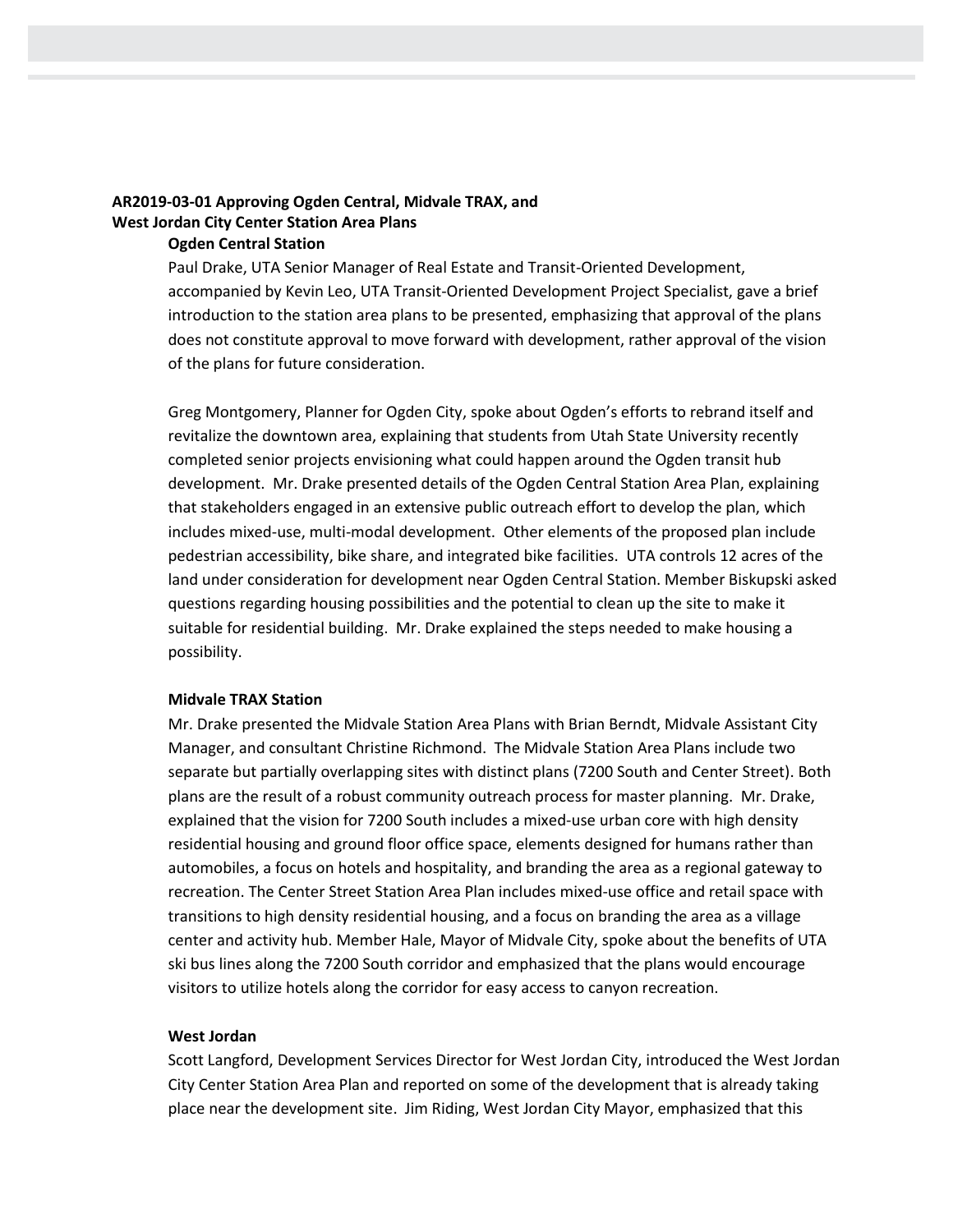location is ideal for increasing density because of its proximity to transit stops and other existing community resources such as the library and government offices. Mr. Drake presented details of the West Jordan plan including the vision for a mixed-use urban downtown with high density residential, commercial, and entertainment spaces that are pedestrian and bike friendly. Questions regarding Jordan School District participation and facilities were asked by advisory board members and answered by Mayor Riding.

Mr. Meyer commended the cities and other agencies for their collaborative efforts in creating the station area plans. Member Cronin asked for clarification regarding next steps and how the process for site selection flows through the Transit-Oriented Development (TOD) System Analysis Tool previously presented to the advisory board. Mr. Drake addressed the question clarifying that voting in favor of these plans does not indicate they are selected to move forward to the development stage. Final selection of TOD sites will be made by the UTA Board of Trustees using results from the aforementioned TOD System Analysis Tool. Member Smith commented on the importance of the transportation elements of the plans as well as the need for funding to bring these plans to fruition.

Member Call moved to approve Resolution AR2019-03-01 Approving Ogden Central, Midvale TRAX, and West Jordan City Center Station Area Plans. Member Walker seconded the motion and all voted in favor.

#### **Trustee Retirement Benefits**

Kim Ulibarri, UTA Chief People Officer, reminded the advisory board that during the January advisory board meeting, members identified concerns regarding the retirement benefit for trustees and asked for other options to consider. The concern is that a trustee serving a single term on the board (four years or less) would not have an opportunity for vesting in the UTA defined benefit plan, which requires 5 years of employment. Research performed by UTA staff found that the most common alternative to a defined benefit plan is an employer-paid defined contribution plan. Ms. Ulibarri presented data from comparable organizations indicating the percent of salary deposited by an employer into a defined contribution plan for an appointed employee as an alternative to a defined benefit. Of the organizations included in the comparison, the average defined contribution percentage was 15.2%. Questions regarding the pool of comparables and the current defined contribution plan were posed by the advisory board and answered by Ms. Ulibarri.

Member Walker made a motion to approve an employer-paid defined contribution for the members of the UTA Board of Trustees at 15.5%. Member Craythorne seconded the motion and all voted in favor.

#### **Other Business**

The next meeting of the advisory board will be June 12, 2019 at 1:00 p.m.